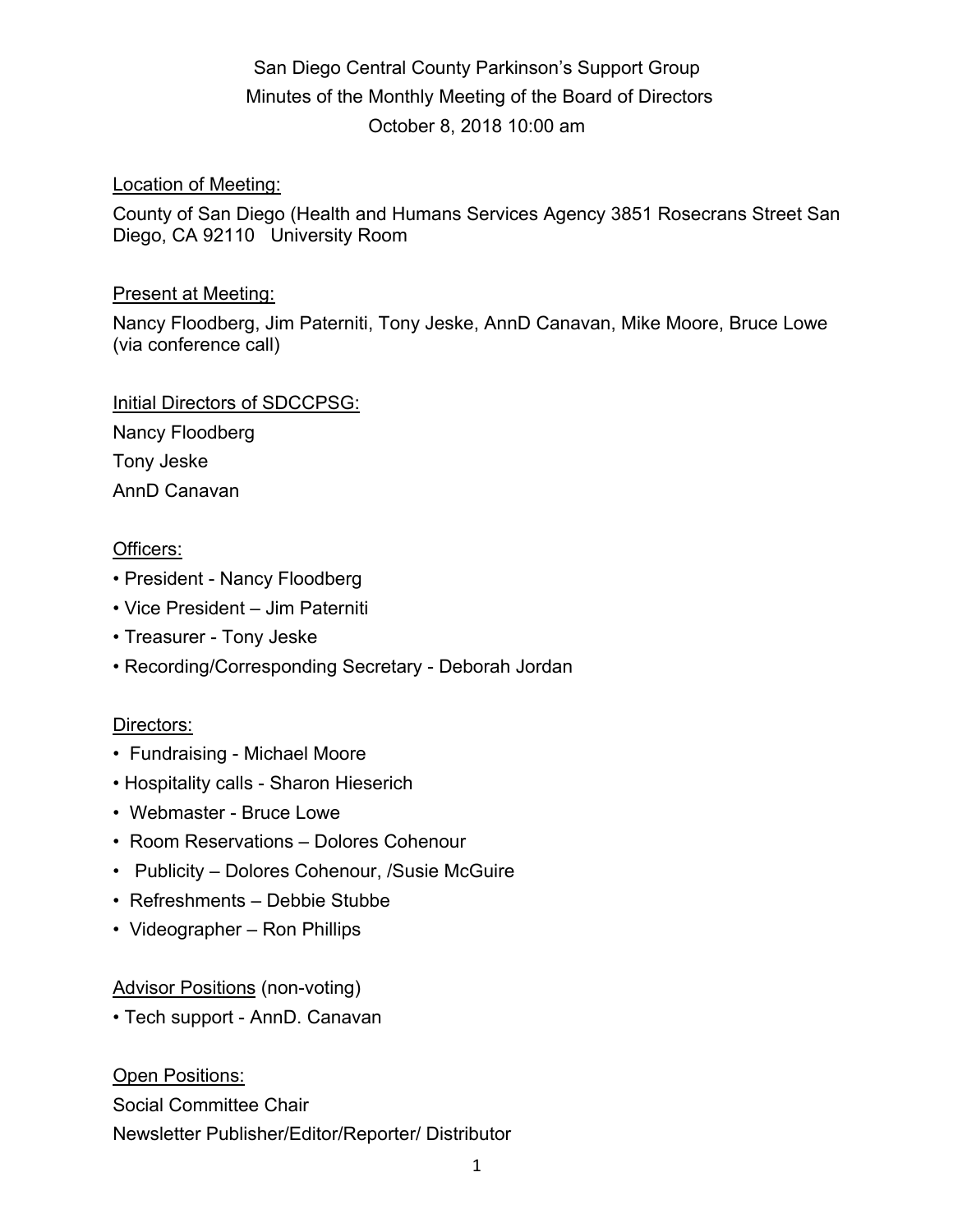Tech Support, Jr. Grant writer Web master Jr.

The sixth meeting of the Board of Directors of the San Diego Central County Parkinson's Support Group (SDCCPSG) was called to order at 10:00 am October 8. 2018 at the County of San Diego Health and Humans Services Agency located at 3851 Rosecrans Street San Diego, CA 92110 - University Room by President Nancy Floodberg.

### Approval of Agenda

The Agenda for this meeting was outlined and unanimously approved.

### Approval of Minutes

The Minutes for September 10, 2018 were unanimously approved with revisions.

### Board Titles

Nancy consulted with Paul Dawson, President of the North County Parkinson's Support Group regarding Board titles. Based on their discussion, the titles, as listed in the minutes, are appropriate and will be used moving forward.

### **Old Business Tony Jeske**

## **Topic 1 Software QB, Microsoft Office**

The newest version of QuickBooks accounting software (which includes 501C3s) is out, however, Tony will use the old version for the remainder of 2018, switching to the new version in 2019.

Microsoft Office is available to the foundation through TechSoup. It can be downloaded from the cloud onto 3 computers. Nancy currently has her own purchased application on her computer. The TechSoup application will be held for use by the Newsletter Editor when one is identified.

## **Topic 2 Von's program**

Von's charitable donation program operates differently from other programs Tony has looked into. Von's has a local foundation that supports non-profits with grants from \$1,000.00 to \$5000.00 per year. An application is required and, in the first year, funding is limited to \$1000.

## **Topic 3 Year-end donation recap**

For 2018, Tony will write a letter of acknowledgement to the three or four individuals from whom San Diego Central County Parkinson's Support Group (SDCCPSG) has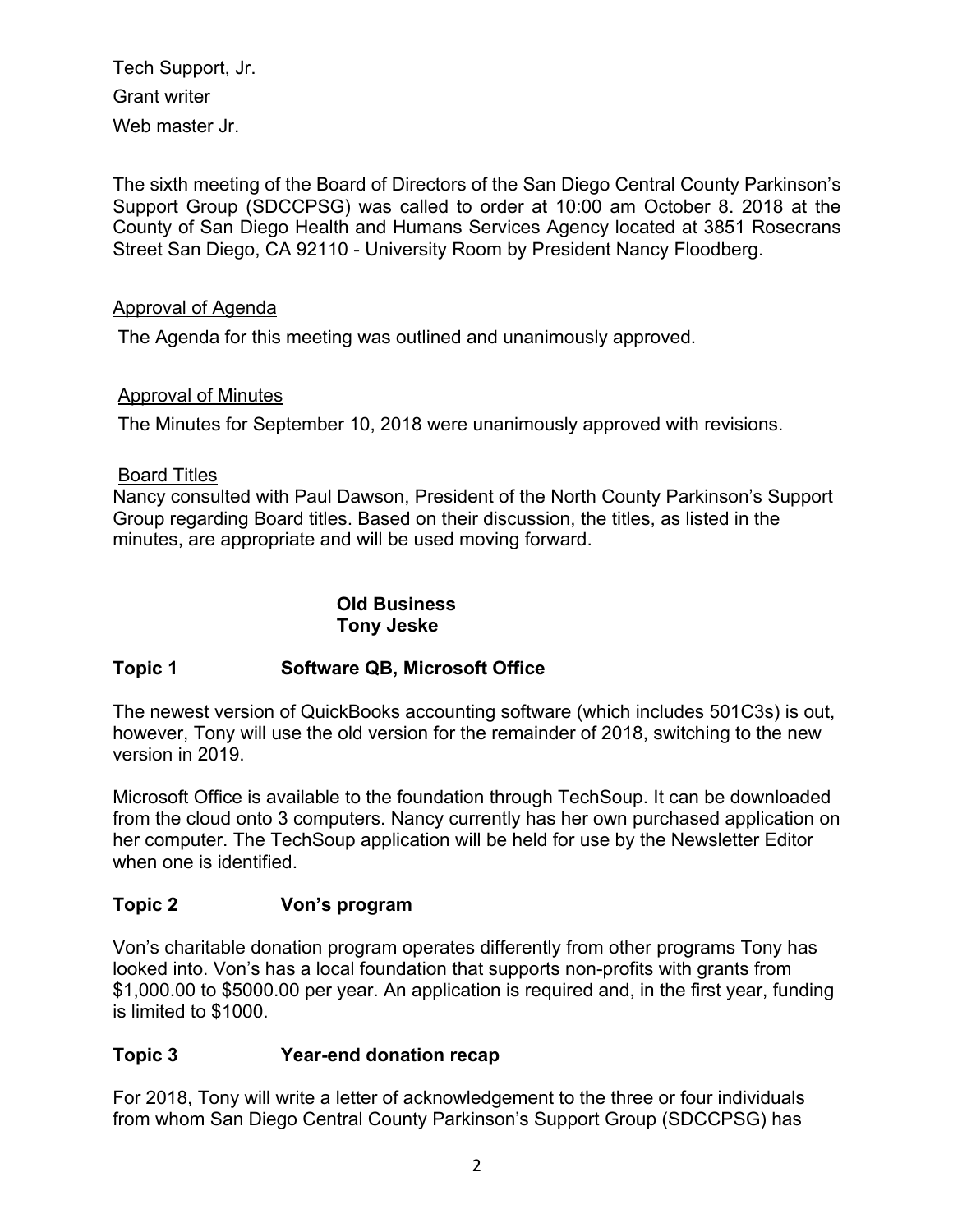received donations. Starting in 2019, the new QuickBooks program being installed, will identify and track donations.

It was suggested that a DONATE button be placed on the homepage of www.sdccpsg.org. Bruce stated he will get that set up on the website.

#### **Topic 4 Aware in Care grant**

Tony no monies have been received to date from the \$280 Parkinson's Association grant awarded to SDCCPSG for the Aware in Care binders compiled for distribution at the September End of Life Options Speakers' Series. Nancy stated she would follow up with Chris Buscher, Executive Director of the Parkinson's Association.

#### **Old Business Nancy Floodberg**

#### **Topic 1 Speaker Series**

#### December Holiday Potluck

Wednesday, December 12, 6-8:30 PM, is Pt. Loma Parkinson's Support Group's (PLPSG) December Holiday Potluck. The Board discussed and decided the potluck would remain a PLPSG function rather than SDCCPSG function for 2018.

#### Speakers' Series Topic Survey

On Monday, October 8<sup>th</sup>, Nancy electronically sent out to the PLPSG database an online link to the 2019 Speaker Series Topic Survey. A hard copy of the survey was provided to each board member.

### **Topic 2 SDCCPSG**

#### **Sidekicks**

The Davis Phinney Foundation Sidekicks pilot project, facilitated by Nancy, starts this month and continues for four consecutive weeks. The program pairs 15 people with Parkinson's together with 15 youth in an inter-generational experience using storytelling and art to develop a basis for friendship and understanding. The dates are Saturday, 10/20,10/27,11/3, 11/10 at Oakmont of PB from 1:00 – 2PM.

#### Support Groups

Minds in Motion – Jim Paterniti reports that support group meetings are currently in flux. He expressed interest in utilizing videos from the PLPSG Speakers' Series at MIMO's meetings and hopes to do so later this month.

Pacific Beach – Nancy Floodberg reports the group had its first meeting the third Wednesday of September and they decided their focus will be "to have fun!"

Pt. Loma – the Speakers' Series October topic will be *The Three Lies and Eight Mistakes of Medi-Cal*, presented by Edward Scott Stewart, Esq. The breakout support group is having difficulty securing space at the local library and will meet this month at the County of San Diego Health and Human Services Agency.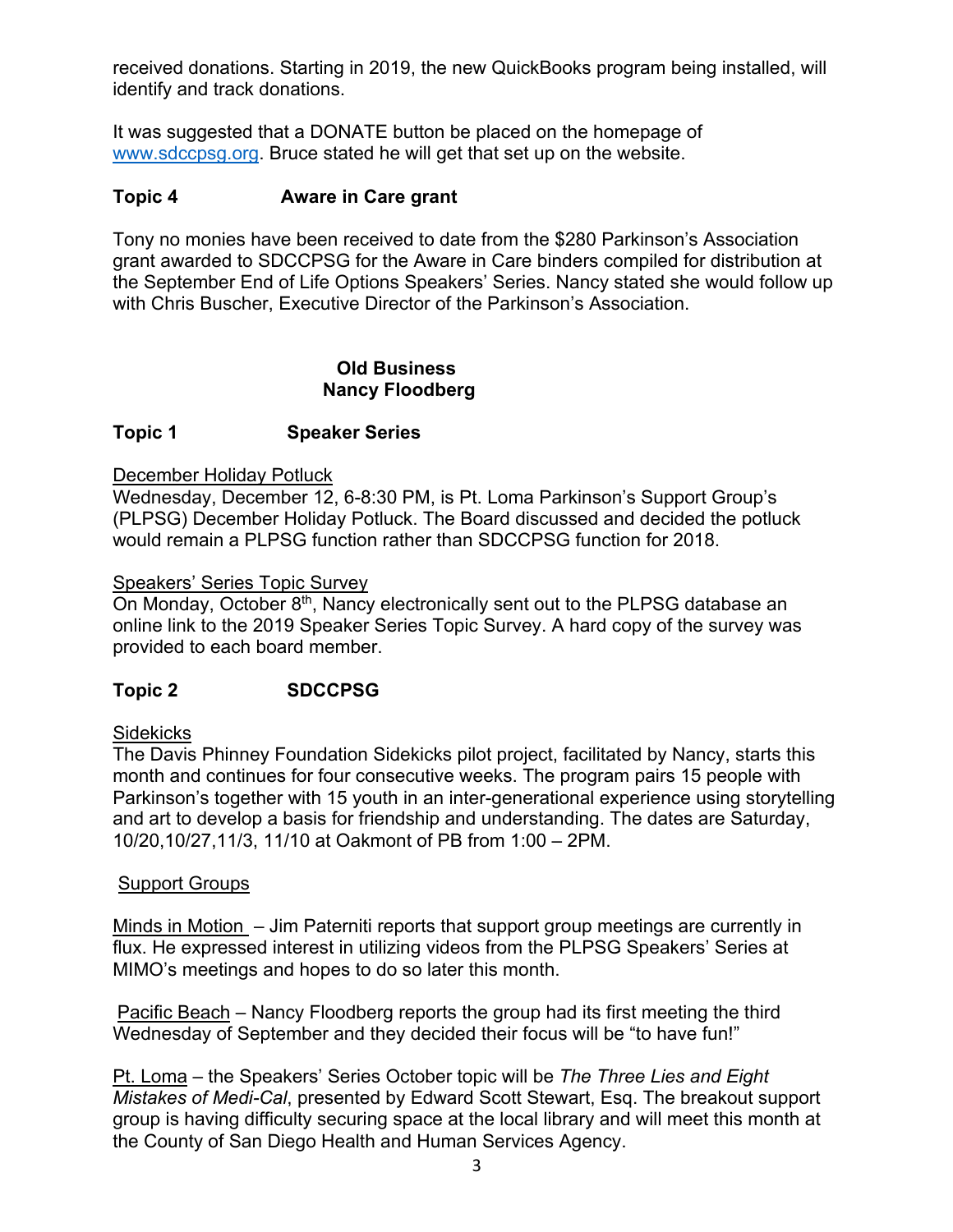Flying Solo – AnnD reports that more participants are desired and that she and Susie McGuire are actively recruiting.

Veterans – RON Phillips reported to Nancy that the group needs a sponsor in order to secure a meeting room at the VA Medical Center. Dr. Vincent Filoteo, PhD been the founder and sponsor for the support group. Ron is considering contacting Dr. Stephanie Lessig, neurologist and motor disorder specialist for the VA Medical Center to see if she would be willing to sponsor them. At this time they are not meeting.

## **Topic 3 Parkinson's Association**

. Gala – On October 6 was very successful. They were expecting 200 reservations and had over 330. SDCCPSG's new, trifold Welcome Pamphlet was handed out at the support group table.

Good Start Program – October 22, 9:30 am – 12 noon, Tri-City Wellness Center

Empowerment Day – November  $30<sup>th</sup>$ , 8:45am – 3:30 PM, Marina Village. SDCCPSG will have a table with information regarding its' support groups.

FACT – the PASD subsidized transportation program will now offer rides evenings as well as on the weekends. Weekend transportation is more likely to be accommodated mid-day on Saturdays.

### **Topic 4 Welcome Packet**

Pamphlet – the trifold Welcome Pamphlet was finished and printed for distribution at upcoming events, including the Gala and Empowerment Day. Nancy learned that 24 pound paper is preferable to 20-pound when printing on both sides of a single sheet. She was able to secure 24-pound paper at Kelly Paper, printed the pamphlets on her own computer, and took them to Staples for folding.

Registration – all support groups within the SDCCPSG will use the adopted Registration form.

Directory – all support group participants within the SDCCPSG can elect (on the Registration form) to be listed in the Directory.

Newsletter – Nancy will meet with Paul Dawson, President and current Newsletter Editor of NCPSG, regarding their newsletter format and its publication using either Publisher or Word.

## **Topic 5 Open Board Positions and Backup**

Newsletter Editor – Publicity/Reporter – Social Committee Chair –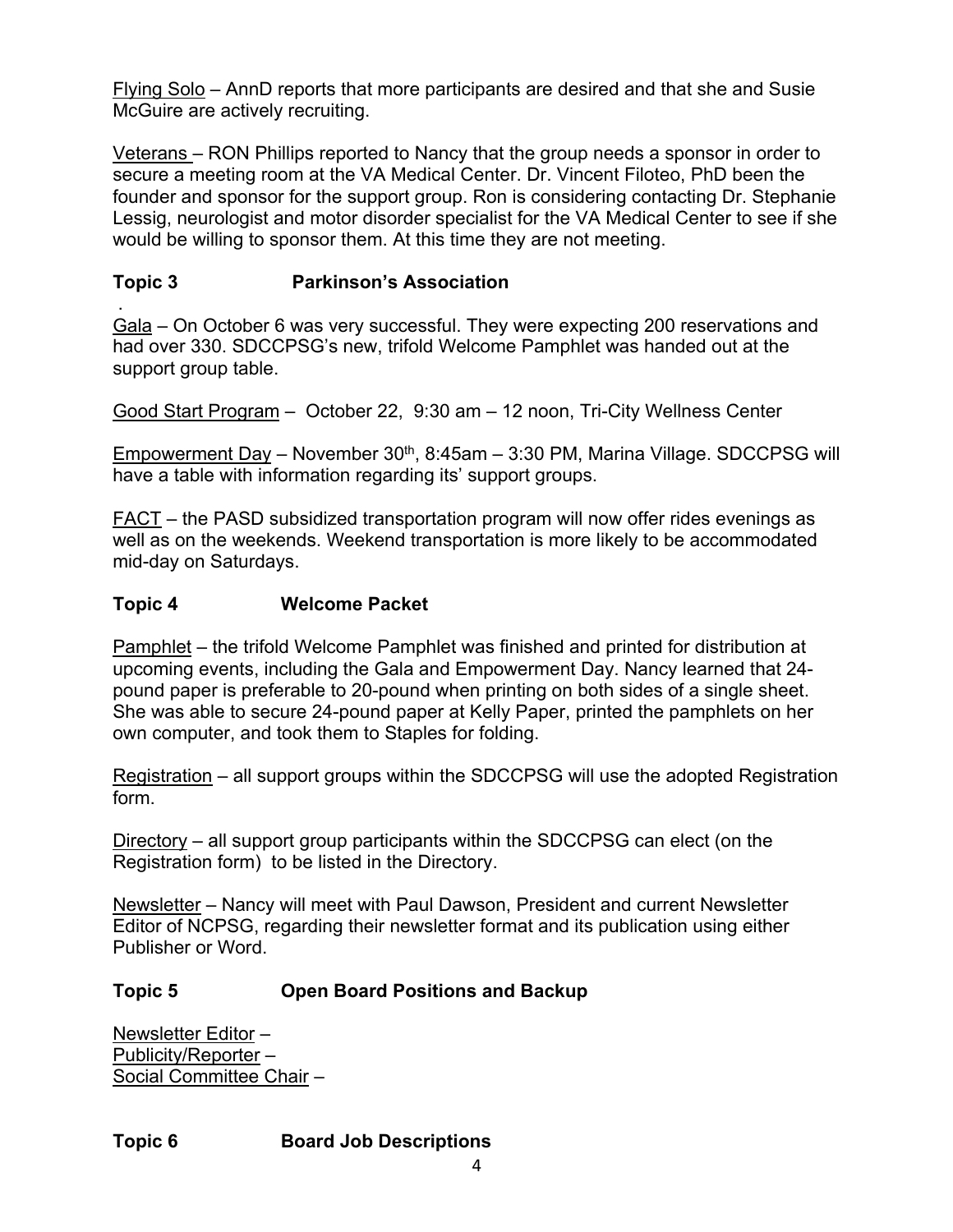The Board job descriptions are listed in the By-laws. Tony will send a copy of the Bylaws to secretary, Debbie Jordan.

### **Topic 7 Stationery**

The stationary design was handed out and approved by the Board. Electronic copies have been given to Nancy, Tony, and Debbie.

### **Topic 8 Board, PLPSG Room Reservations**

Both the board and PLPSG have experienced ongoing issues with room reservations. The Pt Loma/Hervey Library only allows reservations out three months, and any government or medical entity has priority for room reservations. Currently citizenship training is ongoing on Mondays and Fridays in the Community Room at the library. Nancy contacted Pt. Loma Community Presbyterian Church and they charge \$100.00 per meeting for a room. Nancy will contact Health and Human Services to see what options are available at their agency on Rosecrans Street for the remainder of 2018 and for 2019.

## **New Business**

### **Tony Jeske**

### **Topic 1 Treasurer's Report**

Tony reported the SDCCPSG's cash balance is \$736.38.

## **Topic 2 Bank Online Access**

Both Tony and Nancy now have online access to SD DCCPSG's bank account at Pt. Loma Credit Union.

### **Topic 3 Mystery Check**

STC see PSG received a check for \$795.00 from Network for Good. The accompanying paperwork said the organization takes 3-5% of all donations that go through them. It was decided that the check would be returned.

### **Topic 4 Email Scam**

Tony received 3 emails, that appeared to be from Nancy's SDCCPSG email address, requesting that Tony send a \$3000.00 Gala donation to an out-of-state account and routing number. Tony did not comply. According to Bruce this is "spoof" email. He will look into our addresses through GoDaddy.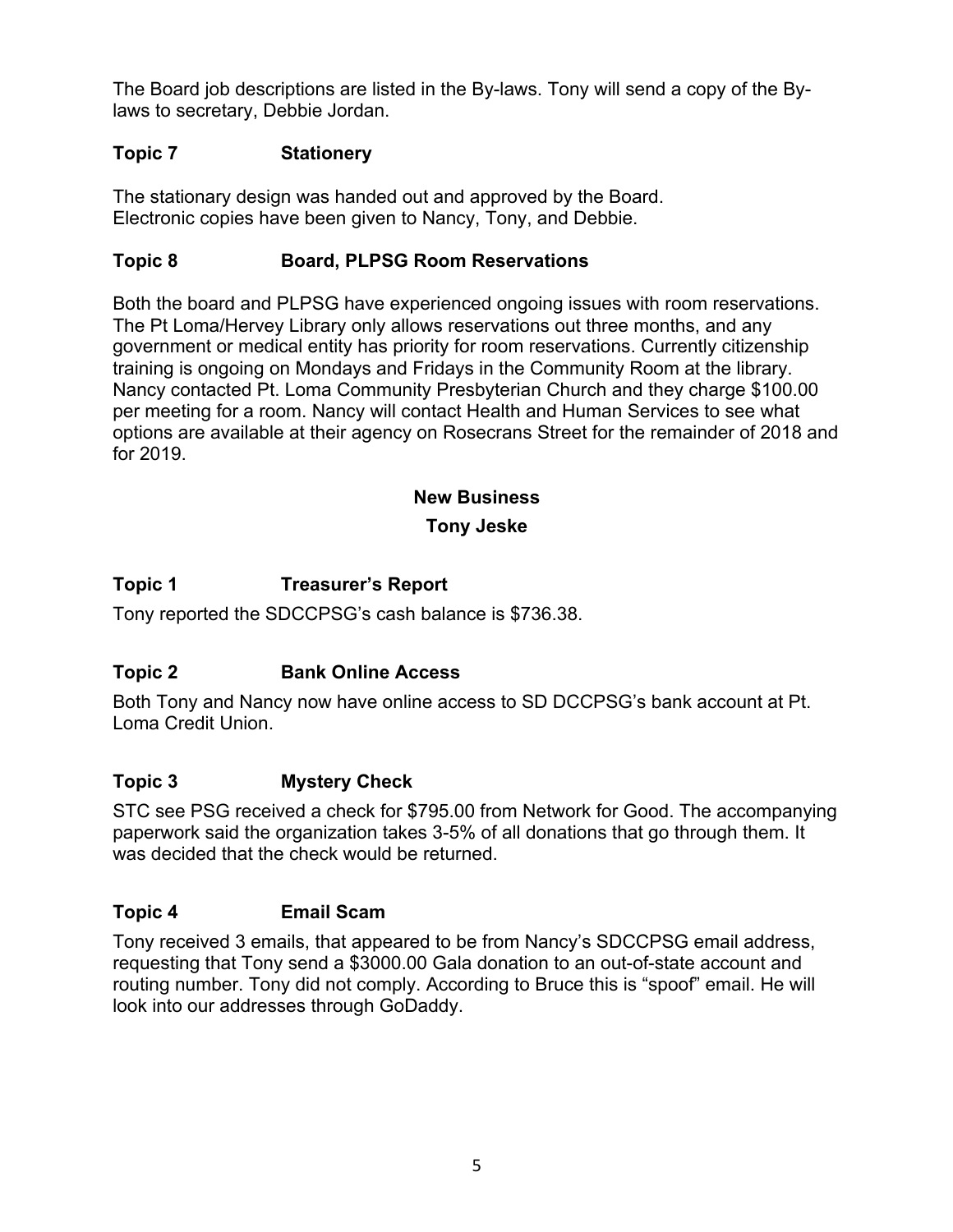### **New Business Bruce Lowe**

## **Topic 1 SDCCPSG Officer Emails**

Per Bruce, he will set up Gmail accounts for us to use (i.e. bl.sdccpsg@gmail.com).

## **Topic 2 Donations on Website**

Per Bruce, we can use the donation button on either the PLPSG or SDCCPSG website.

### **New Business**

## **Nancy Floodberg**

## **Topic 1 County-Wide Support Group Flyer**

Paul Dawson is developing a countywide support group flyer featuring a county map listing support groups by location as well as contact information for and NCPSG, SDCCPSG and UCSD. These will be distributed at the Good Start Program and placed in neurologists' offices countywide.

## **Topic 2 Call List for Group Participants not on Internet?**

Nancy will contact Sharon Hieserich about calling participants without Internet access until we are distributing a paper Newsletter.

## **Topic 3 Printing**

Options for printing were discussed. NCPSG's printing is underwritten by The Neurology Center. Nancy phoned the Parkinson's Foundation contact, Colleen Fisher, PF's West Coast representative. She had previously stated she was looking into PF joining the San Diego Chamber of Commerce, which would provide her with a printing discount. This has not yet happened. Nancy will contact Dijana Ristic, former PASD volunteer and USD employee, regarding a possible USD discount. Tony shared information regarding a printer (Canon Pixma G4210) that is less expensive to operate because, as a reservoir-based printer, it uses ink tanks rather than cassettes.

## **Topic 4 Backup Videographer**

The possibility of utilizing a student from the SDSU videography Dept was discussed. Nancy also shared that Dr. Abigail Lawler's PowerPoint from her presentation would not be available as she and she had not referenced all of her statements.

## **Topic 5 Conveying SG Meeting Information**

In addition to the monthly SDCCPSG calendar, the SDCCPSG and PLPSG websites will be referenced in communications for related meeting locations/dates/times.